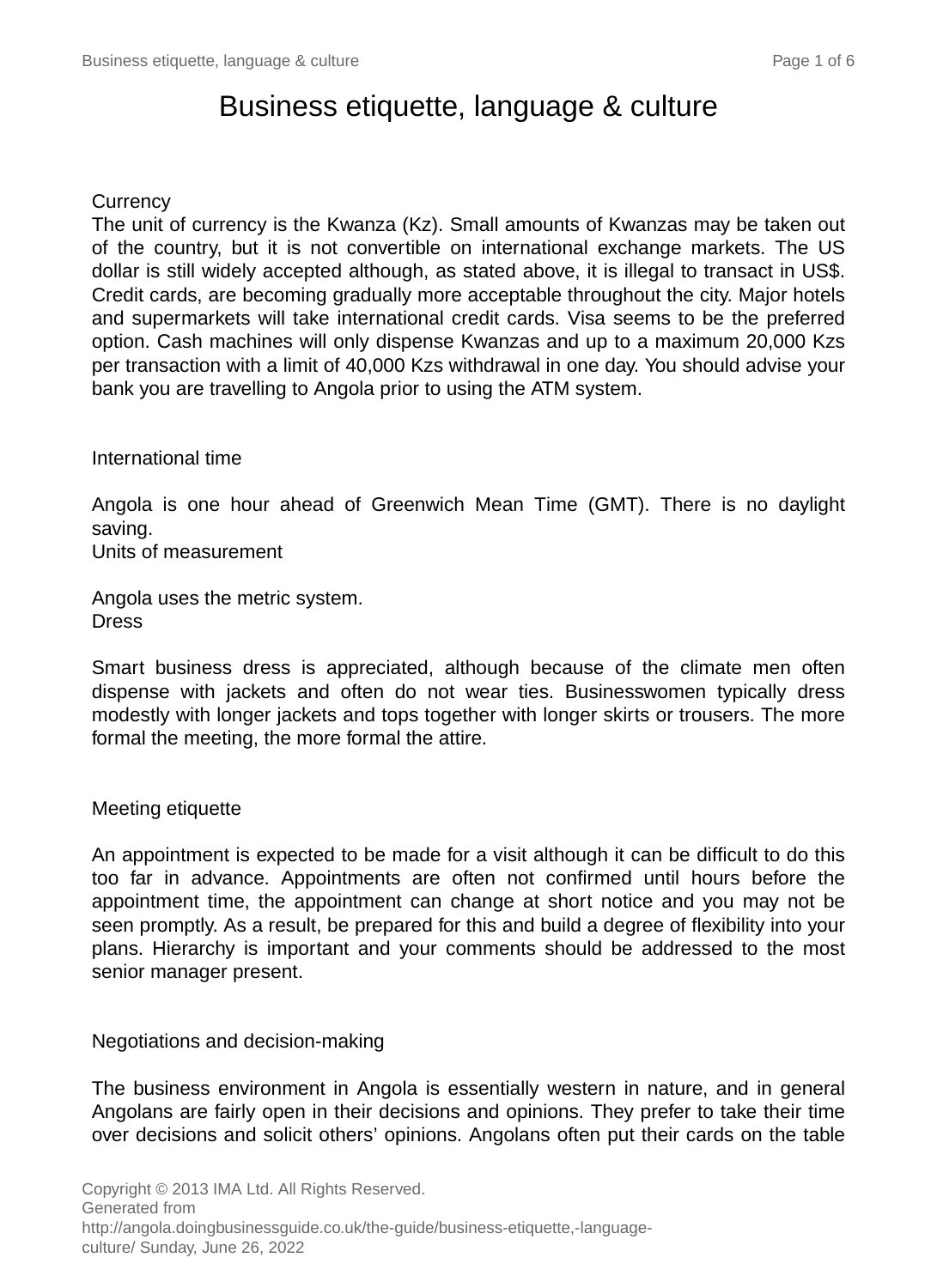at an early stage. In order to ensure contracts are secured it will be necessary to visit Angola on a constant basis, at least every three months.

#### Hours of business

Business hours are based on the western week although most government offices close a couple of hours earlier on Fridays.

#### Language

Portuguese is the official language, and penetration of English language is one of the lowest in the world. Some English is spoken in business circles, but nearly all senior managers in the oil & gas sector do speak some English. However, very few receptionists, secretaries, drivers or support staff speak English.

### Angolan public holidays

### **Angolan Public Holidays**

**2015**

**2016**

### **New Year's Day**

1 Jan

1 Jan

### **Colonial Repression Martyrs' Day**

4 Jan

4 Jan

### **Liberation War Start**

4 Feb

4 Feb

### **Carnival**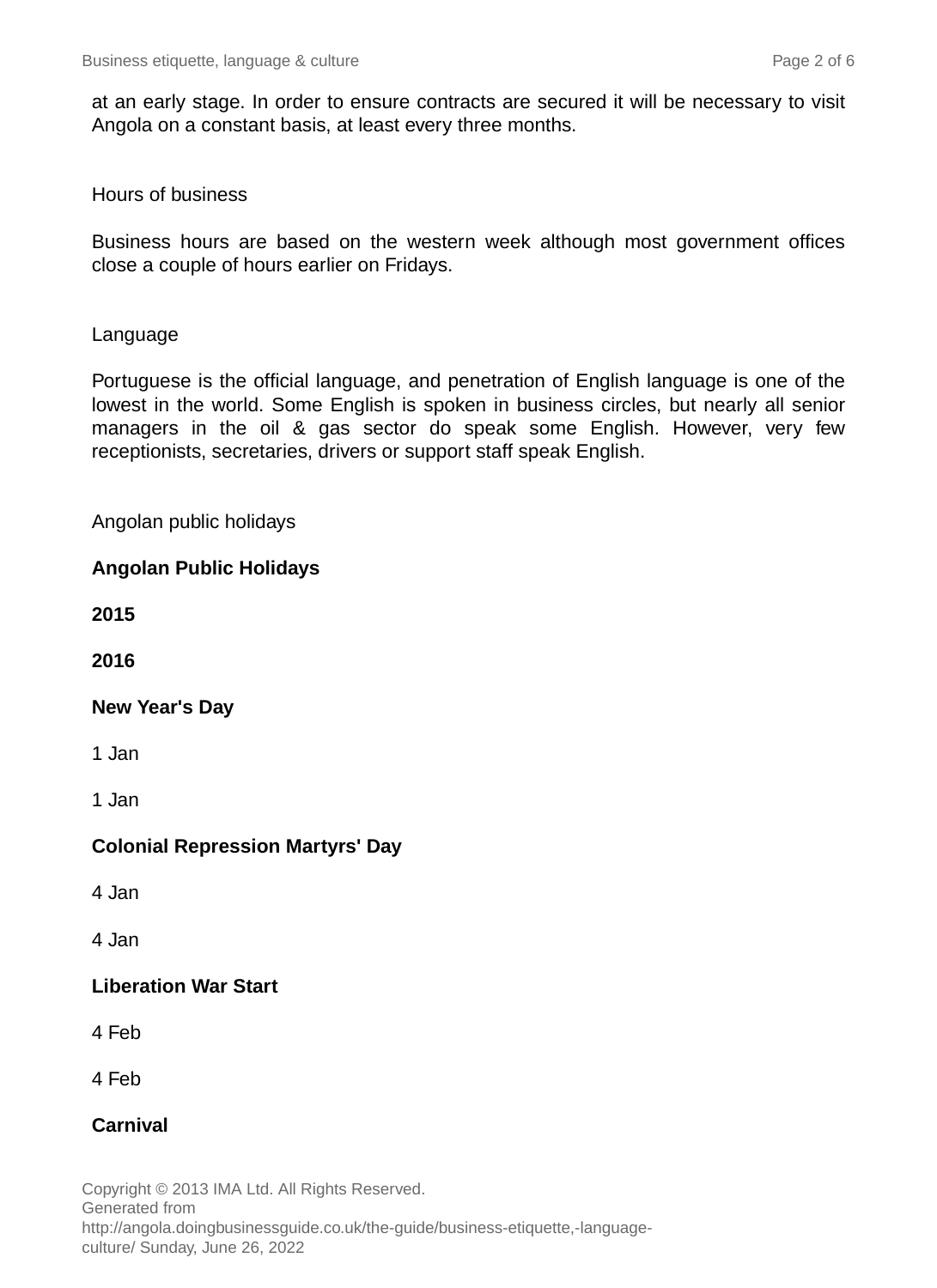16 Feb - 17 Feb

8 Feb - 9 Feb

# **International Women's Day**

8 Mar

8 Mar

# **Victory Day**

27 Mar

27 Mar

# **Good Friday**

3 Apr

25 Mar

# **Day of Peace and Reconciliation**

4 Apr

4 Apr

# **Easter Monday**

6 Apr

28 Mar

# **Labour Day**

1 May

1 May

# **Africa Day**

25 May

25 May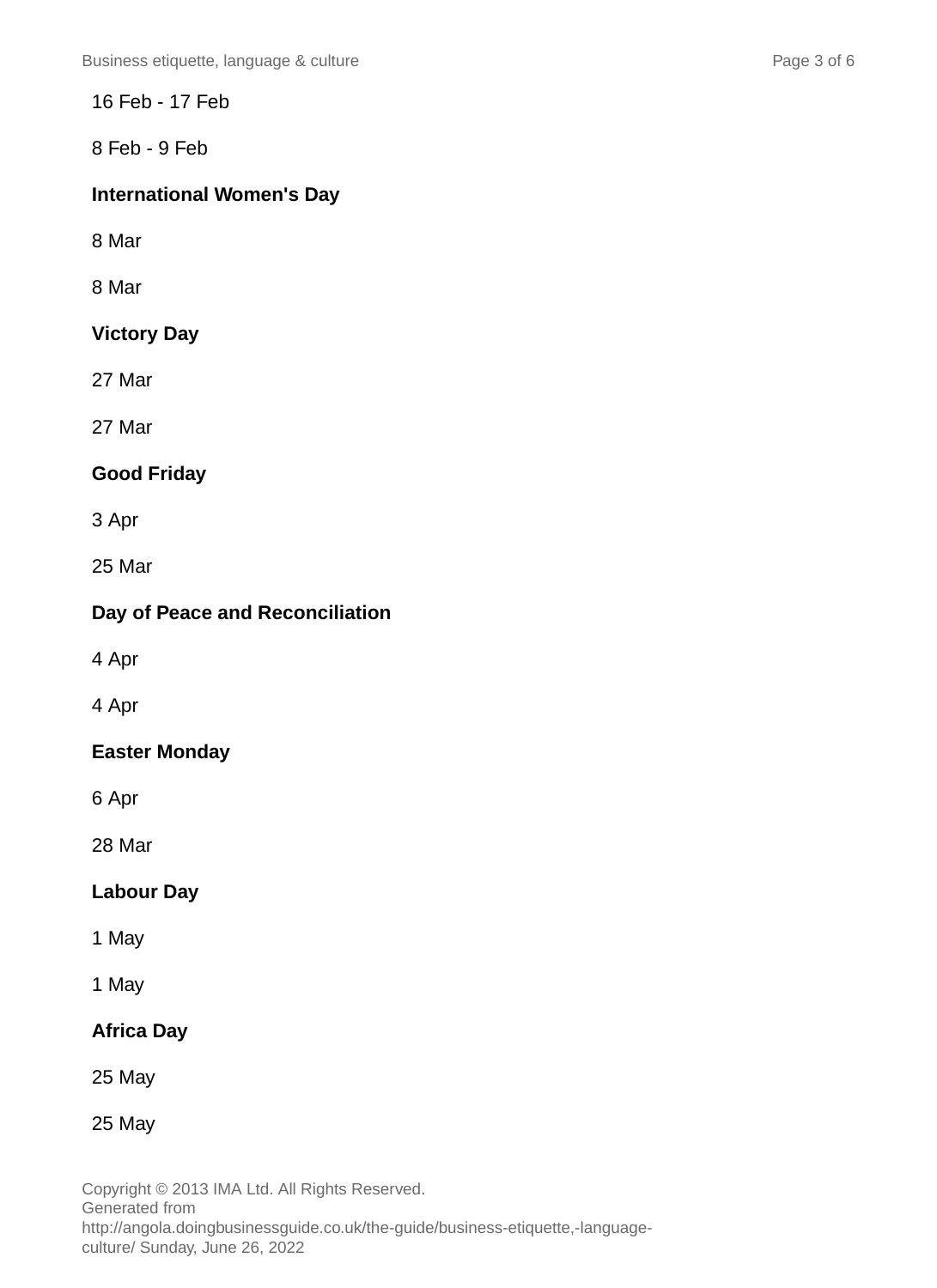### **International Children's Day**

1 Jun

1 Jun

### **National Heroes' Day**

17 Sep

17 Sep

### **All Souls' Day**

2 Nov

2 Nov

### **Independence Day**

- 11 Nov
- 11 Nov

### **Christmas Day**

25 Dec

25 Dec

Source – UKTI

Sponsored By:

### **Urban Requalification / Investments / Real Estate & Property Services**



### **Energy / Case Study**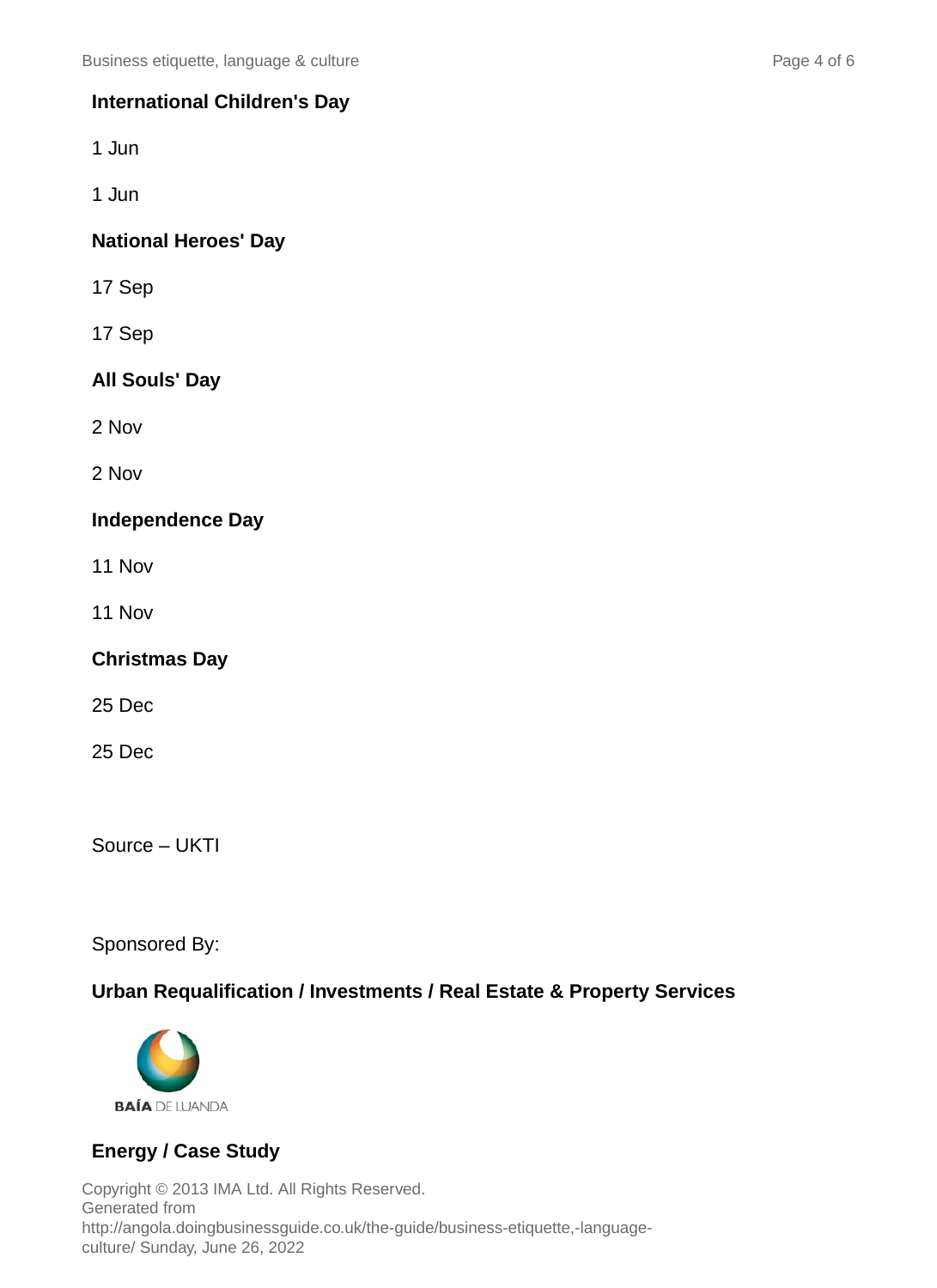



### **Investment Management**



### **Security / Risk Services**



**Professional Business Services**



**Logistics / Shipping & Supply Chain**



**Energy**



# **Banking / Financial Services**